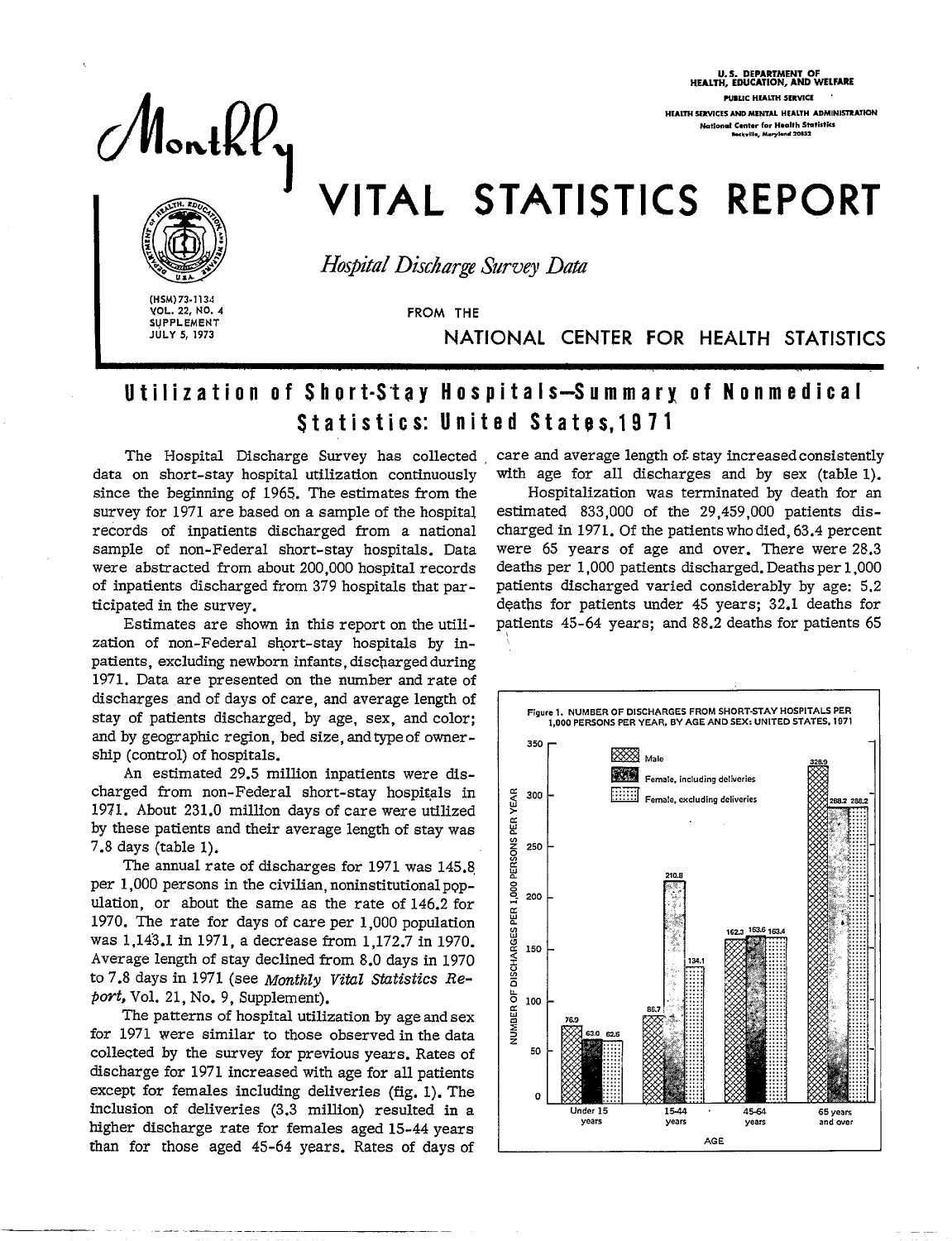Table 1. Number and rate of inpatients discharged from short-stay hospitals, number and rate or days  $\mathfrak{of}_\gamma$  care, and average length of stay, by age and sex: United States, 1971

|                                                                                                                                                            |                                         |                                           | Female                                 |                                      |  |  |
|------------------------------------------------------------------------------------------------------------------------------------------------------------|-----------------------------------------|-------------------------------------------|----------------------------------------|--------------------------------------|--|--|
| Age                                                                                                                                                        | Both sexes <sup>1</sup>                 | Male                                      | Including<br>deliveries                | Excluding<br>deliveries              |  |  |
|                                                                                                                                                            |                                         | Number of discharges in thousands         |                                        |                                      |  |  |
| All ages-----------------                                                                                                                                  | 29,459                                  | 11,644                                    | 17,767                                 | 14,431                               |  |  |
| Under 15 years------------------<br>15-44 years------------------------<br>45-64 years -------------------------<br>65 years and over------------------    | 4,029<br>12,605<br>6,840<br>5,986 ∥     | 2,249<br>3,467<br>3,232<br>$2,696$        | 1,773<br>9,118<br>3,596<br>3,280       | 1,759<br>5,801<br>3,590<br>3,280     |  |  |
|                                                                                                                                                            |                                         | Rate of discharges per 1,000 population   |                                        |                                      |  |  |
| All ages-------------------                                                                                                                                | $145.8$ II                              | 119.6                                     | 169.6                                  | 137.7                                |  |  |
| Under 15 years----------------------<br>15-44 years----------------------<br>45-64 years-------------------------<br>65 years and over------------------   | 70.2<br>151.4 l<br>163.3<br>305.7 H     | 76.9<br>86.7<br>162.3<br>328.9            | 63.0<br>210.8<br>163.6<br>288.21       | 62.5<br>134.1<br>163.4<br>288.2      |  |  |
|                                                                                                                                                            | Number of days of care in thousands     |                                           |                                        |                                      |  |  |
| All ages -------------------                                                                                                                               | 231,017                                 | 97,723                                    | 132,906                                | 119,374                              |  |  |
| Under 15 years----------------------<br>15-44 years-------------------------<br>45-64 years------------------------<br>65 years and over------------------ | 18,773<br>72,359<br>64,304<br>75,581 II | 10,565<br>23,866<br>30,595<br>32,696      | 8,183<br>48,339<br>33,606<br>42,778 !  | 8,13'<br>34,887<br>33,580<br>42,778  |  |  |
|                                                                                                                                                            |                                         | Rate of days of care per 1,000 population |                                        |                                      |  |  |
| All ages ------------------                                                                                                                                | $1,143.1$ II                            | 1,004.0                                   | 1,268.7                                | 1,139.5                              |  |  |
| Under 15 years----------------------<br>15-44 years------------------------<br>45-64 years------------------------<br>65 years and over----------------    | 327.2<br>869.2<br>1,535.0<br>$3,860.3$  | 361.5<br>596.8<br>1,536.5<br>3,987.81     | 290.8<br>1,117.4<br>1,529.0<br>3,759.0 | 288.9<br>806.5<br>1,527.8<br>3,759.0 |  |  |
|                                                                                                                                                            | Average length of stay in days          |                                           |                                        |                                      |  |  |
| All ages------------------                                                                                                                                 | 7.81                                    | 8.4 <sub>1</sub>                          | 7.5                                    | 8,3                                  |  |  |
| Under 15 years----------------------<br>15-44 years-------------------------<br>45-64 years------------------------<br>65 years and over------------------ | 4.7<br>5.7<br>9.4<br>12.6               | 4.7<br>6.9<br>9.5<br>12.1                 | 4.6<br>5.3<br>9.3<br>13,0              | 4.6<br>6.0<br>9.4<br>13.0            |  |  |

 $\lfloor$  Excludes newborn infants and  $\rm{Federal}$  hospital

'Figures include data for sex not stated.

years and over. The average length of stay was 7.7 identified by color as white and 3.3 million as of all days for patients discharged alive and 12.4 days for other color groups (table 2). However, color was not

days for patients discharged alive and 12.4 days for other color groups (table 2). However, color was not patients discharged dead.<br>reported for 3.7 million patients discharged. In all ents discharged dead. reported for 3.7 million patients discharged. In all<br>An estimated 22.5 million of the inpatients dis- likelihood, these patients were distributed by color likelihood, these patients were distributed by color charged from short-stay hospitals during 1971 were in approximately the same proportions as the patients

 $\overline{2}$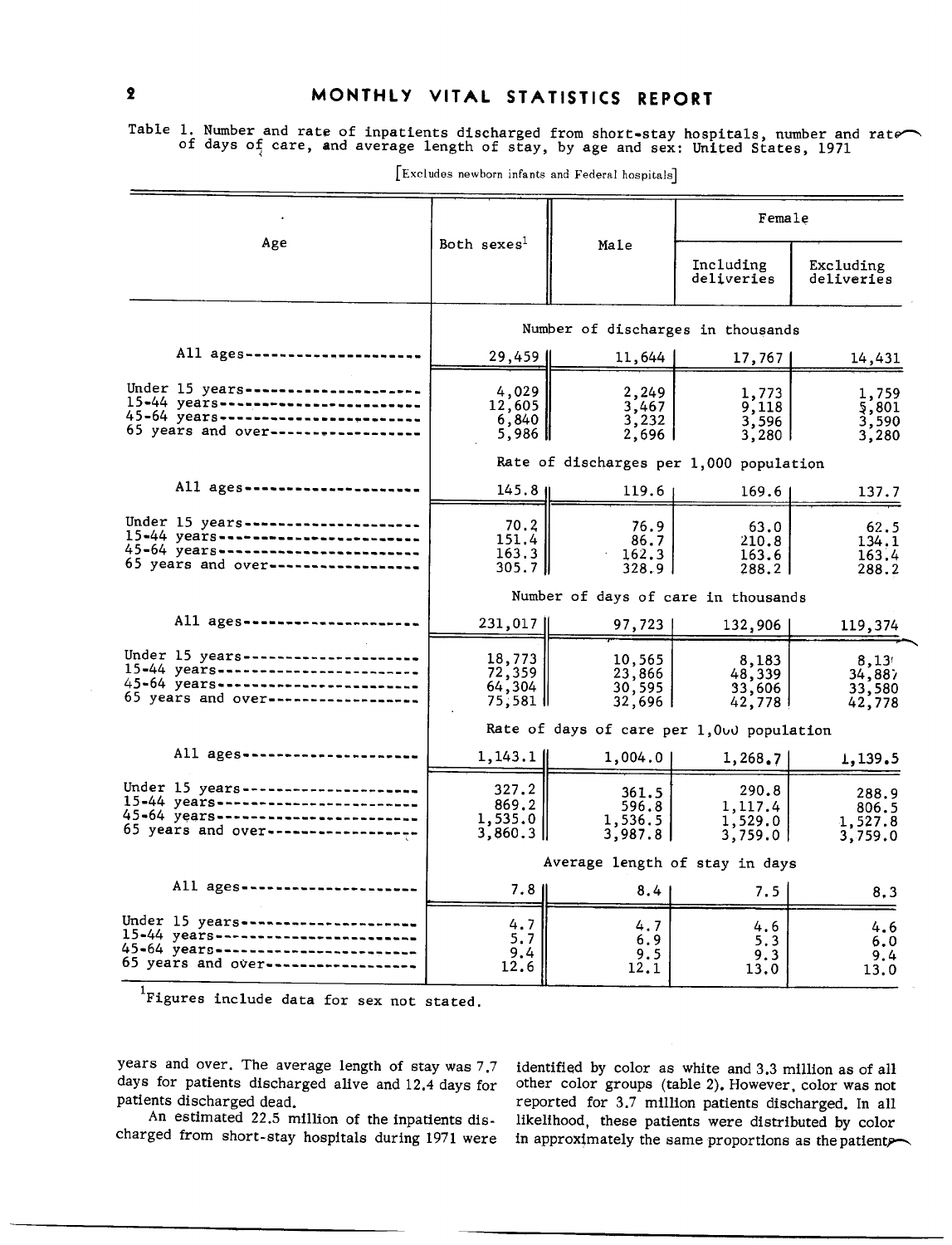the age and  $\frac{1}{2}$  are distributions of these patients and beds to 9.1 days in hospitals with 500 beds or more. their average length of stay by age and sex. However, because of the large number of patients for whom color was not stated, rates were not computed by color and caution should be used in drawing conclusions from these data.

color. Some of the obvious variations were that aver- $\begin{bmatrix} 0 & 0 \\ 0 & 25 \end{bmatrix}$ age length of stay for white patients was shorter than that for all other patients in each age group and that the proportion of patients aged 45 years and over was larger for white patients (46.0 percent) than that for  $\vert$  <sup>20</sup> all other patients (29.2 percent). Deliveries accounted for a smaller percentage of white patients than of all other patients hospitalized, 10.5 percent and 17.4 per-<br>cent, respectively (fig. 2). Deliveries represented a<br>smaller proportion of the total discharges for white cent, respectively (fig. 2). Deliveries represented a smaller proportion of the total discharges for white patients than for all other patients in all regions except  $\begin{vmatrix} 0 & 10 \\ 0 & 10 \end{vmatrix}$ the West. Excluding deliveries about half of the white patients hospitalized were 45 years of age or over in every geographic region (fig. 3). On the other hand, the percent of all other patients 45 years of age and over ranged from only 29.3 in the Northeast Region to 42.8 percent in the West Region.

Data on hospital utilization in  $1971$  by geographic region and age are presented in table 3. The estimated number of discharges ranged from 4,241,000 in **GEOGRAPHIC REGION GEOGRAPHIC REGION** the West Region to 9,171,000 in the North Central Region. In terms of number of discharges, the large regional differences were due primarily to variations in population size. This ranged from an estimated 34 ,S86,000 persons in the civilian, noninstitutional population residing in the West Region to 62,376,000 in the South Region. Nevertheless, measured by rates of discharge and average length of stay, there were  $\int_{\text{60}}$ considerable variations in hospital utilization among the regions.

The discharge rates per 1,000 population in 1971 ranged from an estimated 122.6 in the West Region to 162.9 in the North Central Region. By age group, the lowest and highest rates of discharge were in the  $\frac{40}{40}$ same regions. There were also substantial differences among the regions in average length of stay. This ranged from  $6.5$  days in the West Region to 9.0 days in the Northeast Region. Average duration of hospi talization for each age group was also shortest in the  $\frac{1}{20}$ West Region and longest in the Northeast Region.

The number and percent distribution of discharges and days of care for 1971 are shown by bed size and type of ownership (control) of hospital in table 4. Patients of the larger bed-size hospitals utilized larger percentages of the total days of care than they represented as percentages of total discharges. Ac- **GEOGRAPHIC REGION**  cordingly, average length of stay increased con-

for whom color was reported. This is suggested by sistently from 6.5 days in hospitals with less than 100 Average length of stay for each age group also increased with size of hospital (table 5).



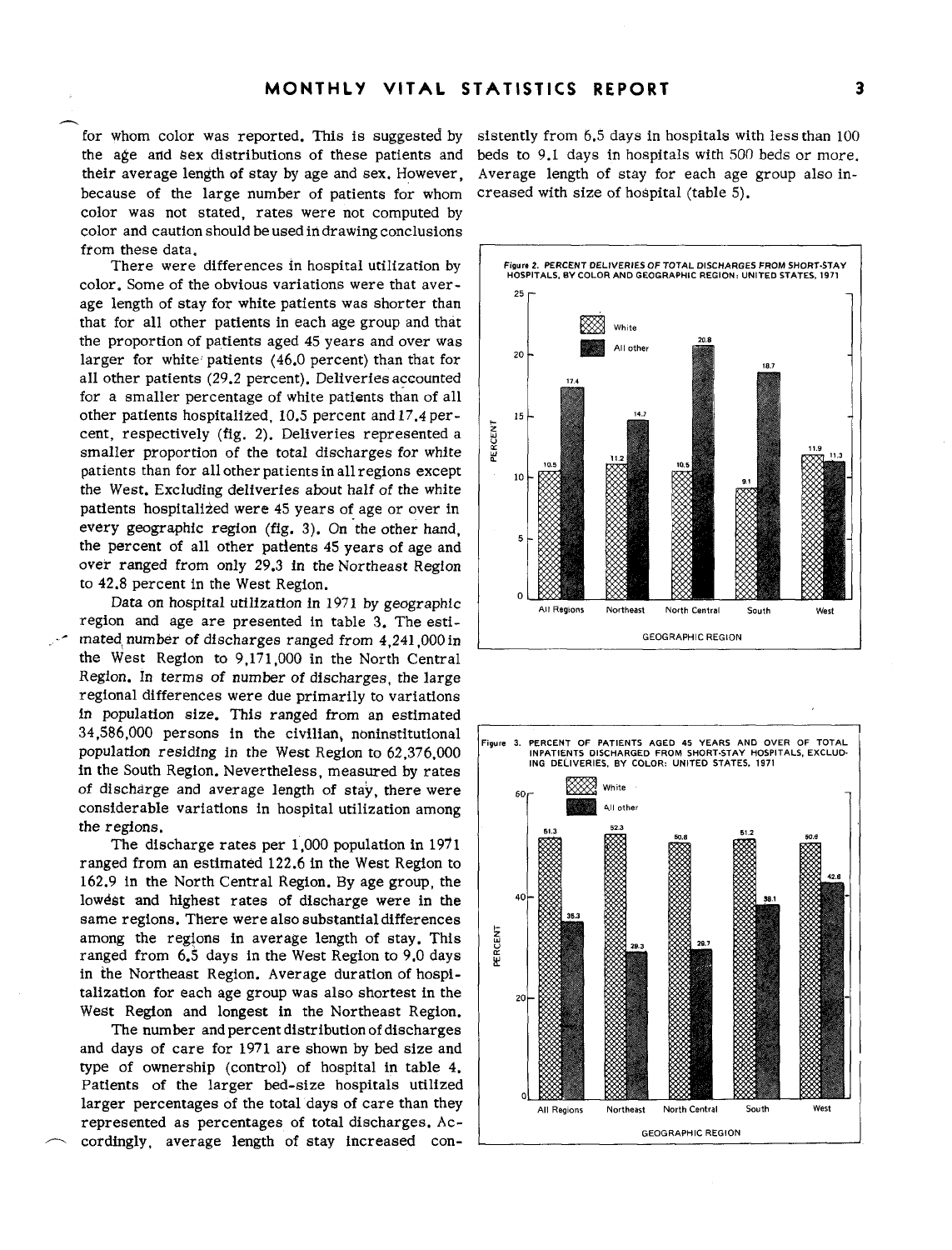#### 4 MONTHLY VITAL STATISTICS REPORT

Table 2. Number of inpatienta discharg&d from shoit-stay hospitala and average length of stay, by color, age, ,, and sex: UfiitedStatea, 1971 \*

|                                                                                                                       | Both                                                  |                                   | Female                           |                                  | Both                           |                            | Female                     |                            |
|-----------------------------------------------------------------------------------------------------------------------|-------------------------------------------------------|-----------------------------------|----------------------------------|----------------------------------|--------------------------------|----------------------------|----------------------------|----------------------------|
| Color and age                                                                                                         | sexes <sup>1</sup>                                    | Male                              | Including<br>deliveries          | Excluding<br>deliveries          | $s$ exes <sup>1</sup>          | Male                       | Including<br>deliveries    | Excluding<br>deliveries    |
| <b>TOTAL</b>                                                                                                          |                                                       | Number of discharges in thousands |                                  |                                  | Average length of stay in days |                            |                            |                            |
| All ages -----------                                                                                                  | 29,459 II                                             | 11,644                            | 17,767                           | 14,431                           | 7.8 II                         | 8.41                       | 7.51                       | 8.3                        |
| Under 15 years-----------<br>$15-44$ years--------------<br>45-64 years--------------<br>65 years and over--------    | 4,029<br>12,605<br>6,840<br>5,986                     | 2.249<br>3,467<br>3,232<br>2,696  | 1,773<br>9,118<br>3,596<br>3,280 | 1,759<br>5,801<br>3,590<br>3,280 | 4.7<br>5.7<br>9.4<br>12.6      | 4.7<br>6.9<br>9.5<br>12.1  | 4.6<br>5.3<br>9.3<br>13.0  | 4.6<br>6.0<br>9.4<br>13.0  |
| WHITE                                                                                                                 |                                                       |                                   |                                  |                                  |                                |                            |                            |                            |
| All ages-------------                                                                                                 | 22,451                                                | 9,011                             | 13,435                           | 11,086                           | 7.9                            | 8.3                        | 7.5                        | 8.3                        |
| Under 15 years-----------<br>$15-44$ years ---------------<br>45-64 years --------------<br>65 years and over-------- | 2,974<br>9,159<br>5,430<br>4,888                      | 1,652<br>2,585<br>2,568<br>2,206  | 1,322<br>6,571<br>2,861<br>2,680 | 1,317<br>4,231<br>2,858<br>2,680 | 4.4<br>5.6<br>9.3<br>12.6      | 4.4<br>6.6<br>9.3<br>12.1  | 4.4<br>5.2<br>9.2<br>13.0  | 4.4<br>5.9<br>9.2<br>13,0  |
| ALL OTHER                                                                                                             |                                                       |                                   |                                  |                                  |                                |                            |                            |                            |
| All $a$ ges--------------                                                                                             | 3,338                                                 | 1,198                             | 2,138                            | 1,558                            | 8.1                            | 9.6                        | 7.4                        | 8.6                        |
| Under 15 years -----------<br>15-44 years --------------<br>45-64 years --------------<br>65 years and over--------   | 551<br>1,812<br>570<br>405                            | 321<br>422<br>266<br>189          | 230<br>1,389<br>303<br>215       | 222<br>819<br>302<br>215         | 6.5<br>6.3<br>11.5<br>14.1     | 6.4<br>8.4<br>11.8<br>14.2 | 6.5<br>5.6<br>11.1<br>14.1 | 6,6<br>6.7<br>11.2<br>14.1 |
| COLOR NOT STATED                                                                                                      |                                                       |                                   |                                  |                                  |                                |                            |                            |                            |
| All ages -------------                                                                                                | 3,670                                                 | 1,435                             | 2,195                            | 1,786                            | 7.5                            | 7.8                        | 7.3                        | 8.0                        |
| Under 15 years -----------<br>$15-44$ years --------------<br>45-64 years--------------<br>65 years and over--------  | 504<br>1,633<br>840<br>693                            | 276<br>460<br>397<br>302          | 221<br>1,157<br>432<br>384       | 221<br>751<br>431<br>384         | 4.2<br>5.9<br>8.9<br>12.1      | 4.4<br>6.9<br>8.7<br>11.2  | 4.1<br>5.4<br>9.0<br>12.8  | 4.1<br>6.1<br>9.0<br>12.8  |
|                                                                                                                       | <sup>1</sup> Figures include data for sex not stated. |                                   |                                  |                                  |                                |                            |                            |                            |

 $\left[$  Excludes newborn infants and Federal hospitals<sup>]</sup>

<sup>1</sup>Figures include data for sex not stated.

## Table 3. Number and rate of inpatients discharged from short-stay hoapitala and average length of stay, by geo graphic region and age: United States, 1971

| Excludes newborn infants and Federal hospitals |  |  |  |  |
|------------------------------------------------|--|--|--|--|
|                                                |  |  |  |  |

| Age                                                                                                                                       | A11<br>regions                            | Northeast                         | North<br>Central                                                 | South                                                    | West                            |  |  |
|-------------------------------------------------------------------------------------------------------------------------------------------|-------------------------------------------|-----------------------------------|------------------------------------------------------------------|----------------------------------------------------------|---------------------------------|--|--|
|                                                                                                                                           |                                           | Number of discharges in thousands |                                                                  |                                                          |                                 |  |  |
| All ages --------------                                                                                                                   | 29,459                                    | 6,912                             | 9,171                                                            | 9,136                                                    | 4,241                           |  |  |
| Under \$5 years--<br>$15-44$ years ------------------------<br>45-64 years ----------------------<br>65 years and over--------------      | 4,029<br>12,605<br>$6,840$  <br>5,986     | 851<br>$3,006$<br>1,665<br>1,390  | $\begin{bmatrix} 1,385 \\ 3,838 \\ 2,133 \end{bmatrix}$<br>1,815 | $\frac{1}{3}$ , $\frac{225}{887}$<br>2, 046<br>1,9491    | 538<br>1,873<br>996<br>833      |  |  |
|                                                                                                                                           | Rate of discharges per 1,000 population   |                                   |                                                                  |                                                          |                                 |  |  |
| All $a$ ges -----------                                                                                                                   | $145.8$ $\parallel$                       | 141.6                             | 162.91                                                           | 146.51                                                   | 122.6                           |  |  |
| Under 15 years-------------<br>15-44 years----------------------<br>45-64 years------------------------<br>65 years and over------------- | 70.2<br>151.4<br>$163.3$   <br>$305.7$ II | 64.4<br>152.5<br>153.3<br>276.2   | 85.1<br>166.3<br>186.4<br>328.4                                  | 69.8<br>150.7<br>162.3<br>325.31                         | 54.4<br>127.7<br>142.6<br>274.8 |  |  |
|                                                                                                                                           | Average length of stay in days            |                                   |                                                                  |                                                          |                                 |  |  |
| All ages -------------                                                                                                                    | $7.8$                                     | 9.01                              | 8.0                                                              | 7.41                                                     | 6.5                             |  |  |
| Under 15 years--<br>$15-44$ years-------------------<br>45-64 years-----------<br>65 years and over-------------                          | $\frac{4.7}{5.7}$<br>9.4<br>12.6          | 5.2<br>6.1<br>11.0<br>15.2        | 4.6<br>$6.0$<br>9.6<br>13.0                                      | $\begin{array}{c} 4.8 \\ 5.7 \\ 8.7 \end{array}$<br>11.3 | 3.6<br>4.7<br>7.7<br>10.6       |  |  |



;

 $\hat{S}$ 

 $\mathbf{r}$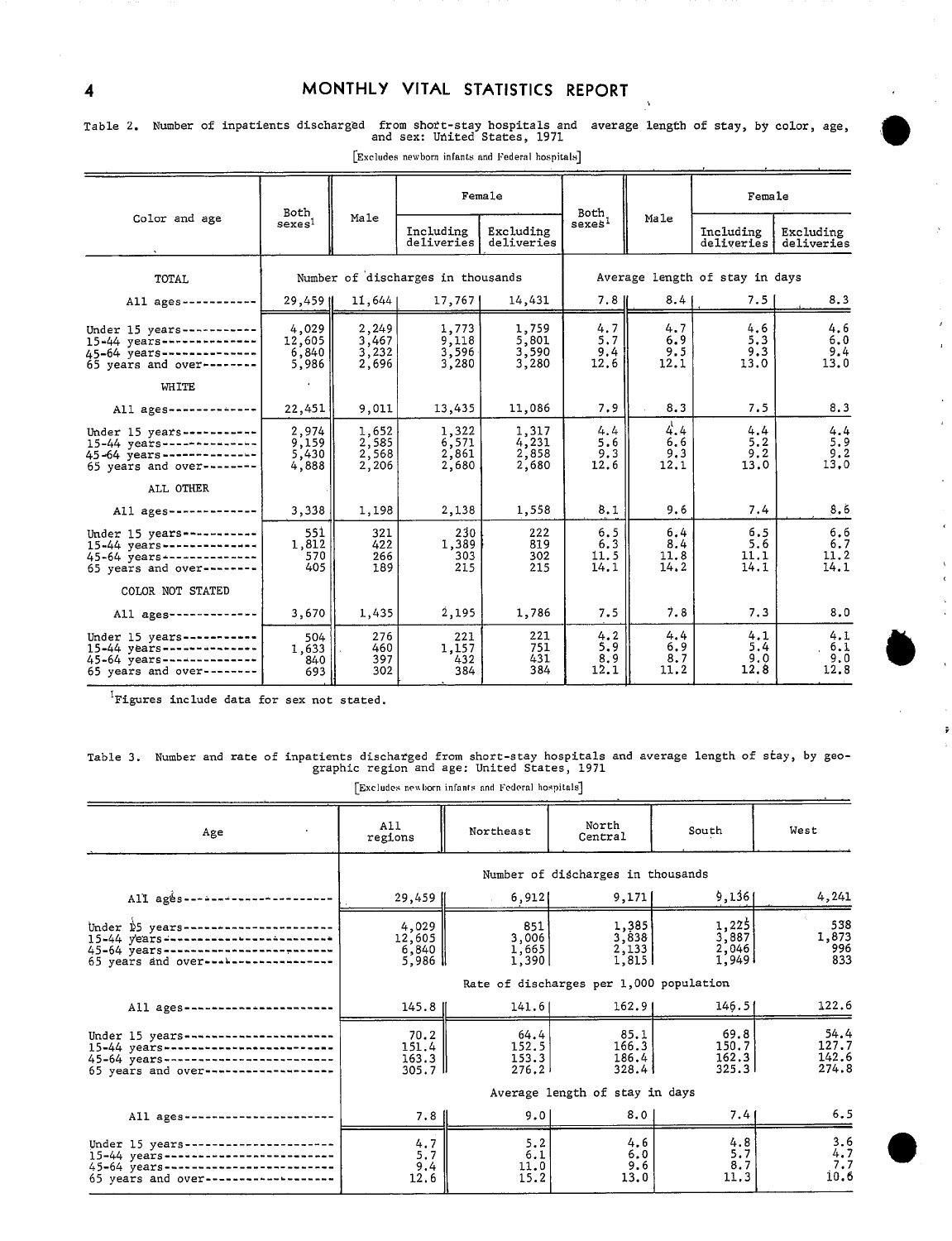Table 4. Number and percent distribution of inpatients discharged from short-stay hospitals and of days of care, by bed size and type of ownership of hospitals: United States, 1971

|                                                                                                                                                                                      |                                             | Discharges                           | Days of care                                   |                                      |  |
|--------------------------------------------------------------------------------------------------------------------------------------------------------------------------------------|---------------------------------------------|--------------------------------------|------------------------------------------------|--------------------------------------|--|
| Bed size and type of ownership                                                                                                                                                       | Number in<br>thousands                      | Percent<br>distribution              | Number in<br>thousands                         | Percent<br>distribution              |  |
| All hospitals---                                                                                                                                                                     | 29,459                                      | 100.0                                | 231,017                                        | 100.0                                |  |
| BED SIZE                                                                                                                                                                             |                                             |                                      |                                                |                                      |  |
| $6 - 99$ beds --<br>100-199 beds-------------------------<br>200-299 beds ------------------------<br>300-499 beds-------------------------<br>500 beds or more--------------------- | 5,829<br>$6,054$<br>5,186<br>6,877<br>5,513 | 19.8<br>20.6<br>17.6<br>23.3<br>18.7 | 37,792<br>44,274<br>40,775<br>58,165<br>50,012 | 16.4<br>19.2<br>17.7<br>25.2<br>21.6 |  |
| TYPE OF OWNERSHIP                                                                                                                                                                    |                                             |                                      |                                                |                                      |  |
| Voluntary nonprofit---------<br>hada bahasan da<br>Government ----------<br>Proprietary--------------                                                                                | 21,589<br>6,629<br>1,241                    | 73.3<br>22.5<br>4.2                  | 173,457<br>49,024<br>8,535                     | 75.1<br>21.2<br>3.7                  |  |

[Excludes newborn infants and Federal hospitals]

Since 1965, the first year of the Hospital Discharge Survey, changes occurred in theproportions of the total patients who were discharged from the different bed-size hospital groups, especially hospitals with less than 100 beds and those with 500 beds or more *(Vital and Health Statistics,* Series 13, No.4). There was a definitive downward trend in hospitals with less than  $100$  beds which cared for  $25.2$  percent of die patients in 1965 but only 19.8 percentin 1971, and in hospitals, with 500 beds or more there was an upward trend from 12.5 percent of the discharges in 1965 to 18.7 percent in 1971.

Almost three-fourths  $(73.3$  percent) of the discharges in 1971 were from voluntary nonprofit hospitals. Government hospitals (State and local) accounted for  $22.5$  percent of the discharges and proprietary hospitals, for only  $4.2~\text{percent}$ . Survey data for 1965-71 indicate that of the total discharges, excluding newborn infants, the percent of patients in voluntary nonprofit hospitals increased from 70.4 in 1965 to 73.3 in 1971, and in government hospitals the percentof patients discharged increased from 20.0 in 1965 to 22.5 in 1971. In contrast, proprietary hospitals incurred a sharp decline from caring for 9.7 percent of the patients discharged from short-stay hospitals in 1965 to 4.2 percent in 1971.

Length of stay by age is shown as a cumulative percent distribution for the patients discharged during 1971 in figure 4. For all patients hospitalized, the median length of stay was 4.3 days. Length of stay increased with age. The median lengths of stay were

2.2 days for patients under 15 years of age, 3.3 days for those  $15-44$  years, 6.1 days for those  $45-64$ years, and 8.4 days for patients 65 years of age and over. The median lengthsofstay forinpatients in these age groups were substantially shorter than the corresponding average lengths of stay of  $4.7$  days,  $5.7$ days, 9.4 days, and 12.6 days, respectively (table 1).

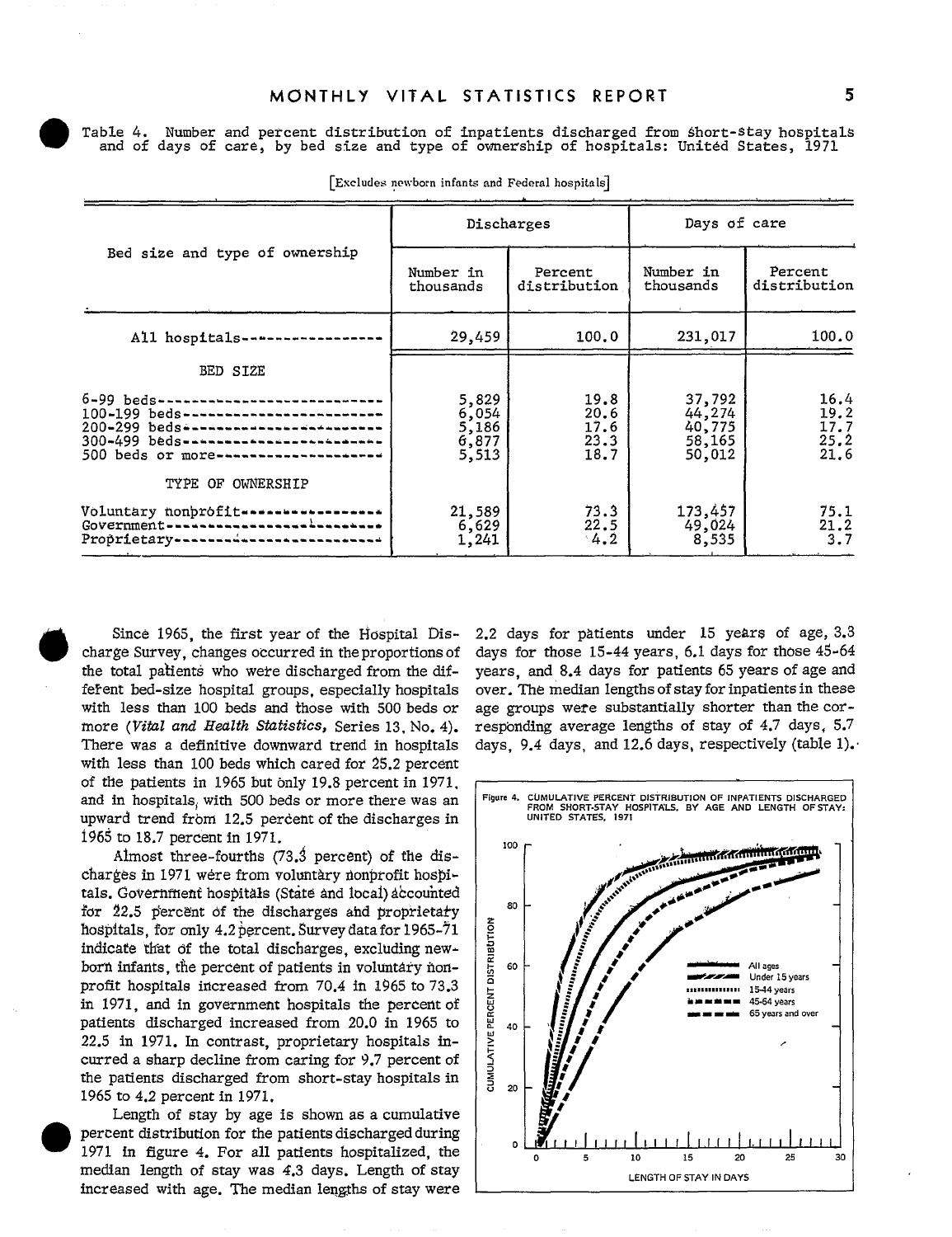#### MONTHLY VITAL STATISTICS REPORT 6

Table 5. Average length of stay of inpatients discharged from short-stay hospitals, by bed size and type of ownership of hospitals and age: United States,  $1971$ 

| Bed size and<br>type of ownership                                                                                                                                                          | All ages                          | Under 15<br>years                 | $15 - 44$<br>years              | $45 - 64$<br>years                  | 65 years<br>and over                 |  |
|--------------------------------------------------------------------------------------------------------------------------------------------------------------------------------------------|-----------------------------------|-----------------------------------|---------------------------------|-------------------------------------|--------------------------------------|--|
|                                                                                                                                                                                            |                                   | Average length of stay in days    |                                 |                                     |                                      |  |
| All hospitals-                                                                                                                                                                             | 7.8 ll                            | $4.7 \text{ }$                    | 5.71                            | 9.4                                 | 12.6                                 |  |
| BED SIZE                                                                                                                                                                                   |                                   |                                   |                                 |                                     |                                      |  |
| 6-99 beds-------------------<br>100-199 beds--------------------<br>200-299 beds--------------------<br>300-499 beds-------------------<br>500 beds or more----------<br>TYPE OF OWNERSHIP | $5.5$<br>7.3<br>7.9<br>8.5<br>9.1 | $3.8$<br>4.3<br>4.3<br>4.6<br>6.4 | 4.3<br>5.1<br>5.6<br>6.4<br>7.0 | 6, 9<br>8.5<br>10.1<br>10.2<br>11.1 | 10.7<br>12.3<br>13.2<br>13.7<br>14.3 |  |
| Voluntary nonprofit----------<br>Government --<br>Proprietary---------------                                                                                                               | 8.0<br>7.4<br>6.9                 | 4.6<br>5.1<br>3.6                 | 5.9<br>5.5<br>4.8               | $9.6$<br>$9.0$<br>7.9               | 13.0<br>$\frac{11.7}{11.7}$          |  |

[Excludes newborn infants and Federal hospitals]

in 7 days or less, Of the patients discharged within a and over. week, for those under 15 years of age, the percent was

Over two-thirds (67.9 percent) of all patients 86.2 and the percent discharged decreased with each hospitalized in short-stay hospitals were discharged older age group to 42.4 percent for patients 65 years

 $\mathbf{x}_{\mathrm{max}}$ 

 $\ddot{\gamma}$ 

 $\mathbf{1}$